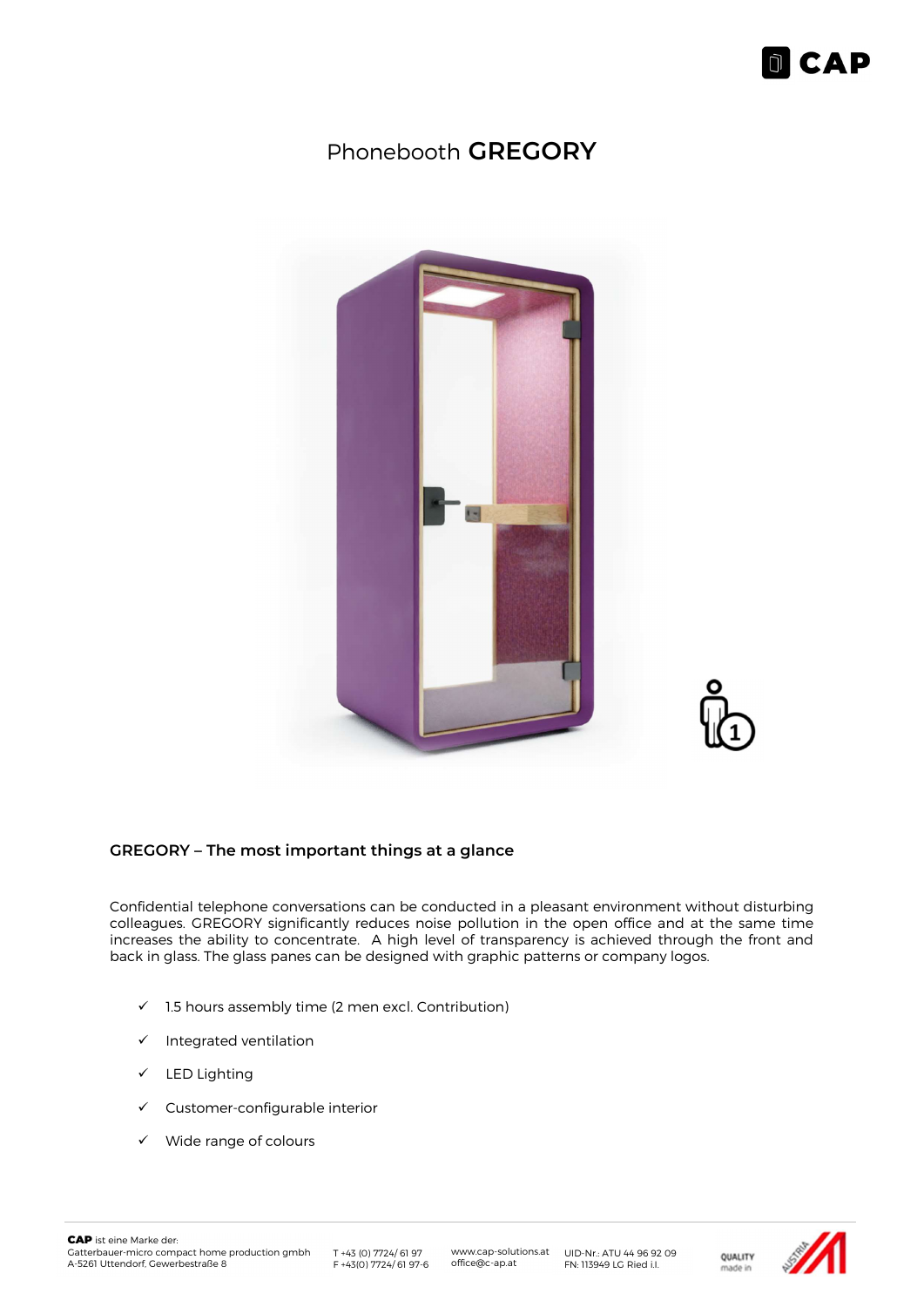# **CAP**

#### GREGORY - Standard equipment

- $\checkmark$  High-quality materials for optimum sound insulation
- $\checkmark$  Multi-layer structure in timber construction with sound insulation insert
- $\checkmark$  Rear wall made of laminated safety glass 10 mm with acute film insert
- $\checkmark$  All-glass door leaf made of ESG 10 mm, polished edges, with frame and stop seal, opening outwards, with Niro pusher set and automatic lowering seal on the bottom
- Replaceable sound absorbers with fabric wallpaper
- Storage table white
- $\checkmark$  Automatic LED recessed ceiling light
- $\checkmark$  Automatic ventilation by an exhaust fan with 5 min. follow-up time
- Detector
- 2-fold frame power strip

#### GREGORY - Dimensions

- External dimensions W 100 x D 100 x H 220 cm
- Internal dimensions: W 85 x D 85 x H 210 cm



#### GREGORY - Color Selection

- $\checkmark$  Shape: All standard RAL colours (silk matt)
- Carpet: Object Carpet Model Poodle entire collection (64 colors)
- $\checkmark$  Fabric wallpaper sound absorber: Camira wool fabrics from the Blazer Lite or Synergy collection

#### GREGORY - Power Strip Configuration

Next to the storage board is the integrated power strip. Choose the right combination:

| Rotary dimmer                  |
|--------------------------------|
| Socket (D, CH, Fr, GB)         |
| USB-Charger                    |
| Network socket for data cables |



www.cap-solutions.at UID-Nr.: ATU 44 96 92 09<br>office@c-ap.at FN: 113949 LG Ried i.l. T +43 (0) 7724/ 61 97 F +43(0) 7724/ 61 97-6 UID-Nr.: ATU 44 96 92 09 FN: 113949 LG Ried i.I.